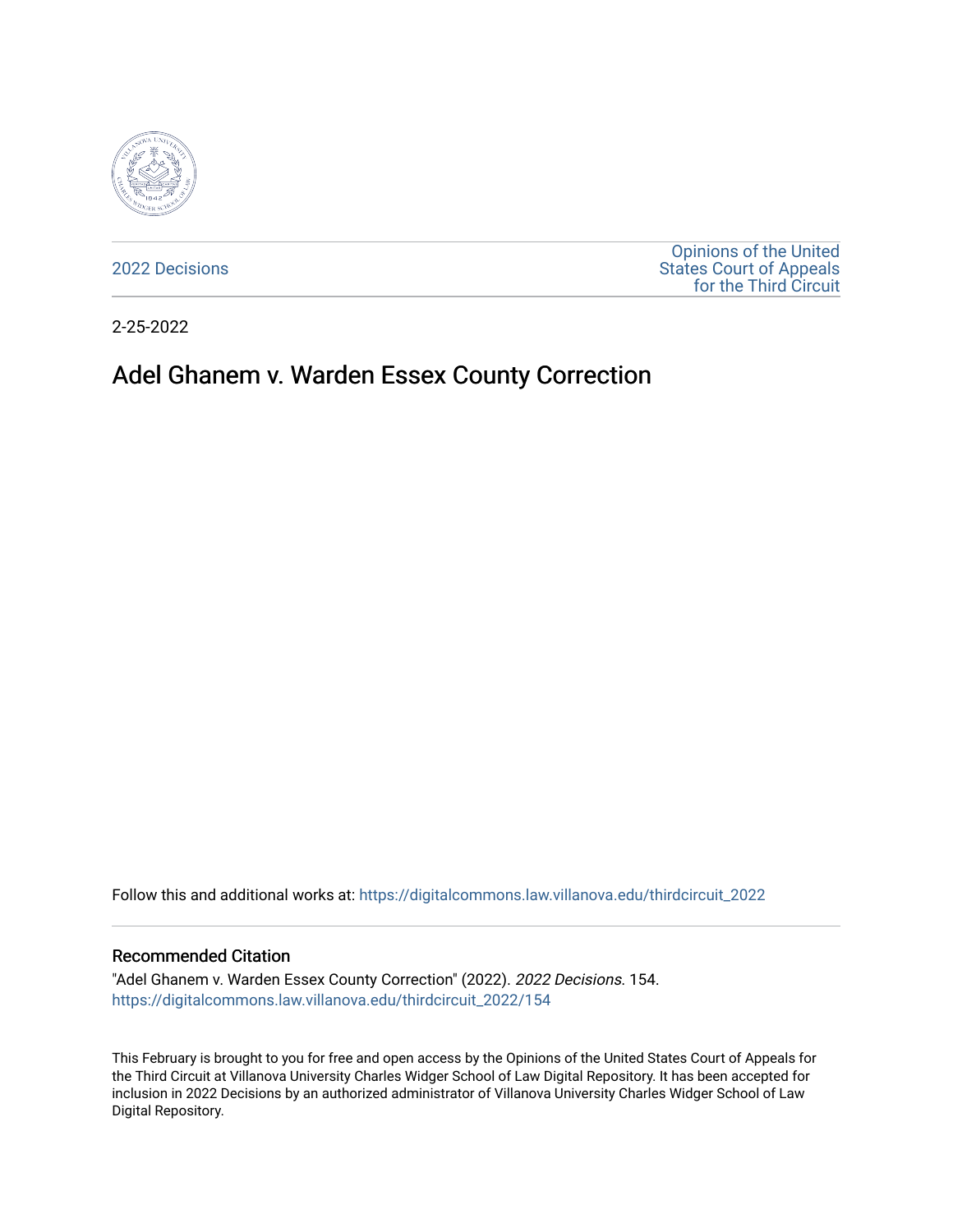## NOT PRECEDENTIAL

## UNITED STATES COURT OF APPEALS FOR THE THIRD CIRCUIT

 $\frac{1}{2}$ 

No. 21-1908 \_\_\_\_\_\_\_\_\_\_\_\_\_\_\_\_

ADEL SULTAN MOHAMMED GHANEM, Appellant

v.

# WARDEN ESSEX COUNTY CORRECTIONAL FACILITY \_\_\_\_\_\_\_\_\_\_\_\_\_\_\_\_

Appeal from the United States District Court for the District of New Jersey (D.C. Civil Action No. 2-19-cv-13512) District Judge: Honorable Kevin McNulty

\_\_\_\_\_\_\_\_\_\_\_\_\_\_\_\_

Submitted under Third Circuit LAR 34.1(a) On January 14, 2022

Before: AMBRO, BIBAS and ROTH, Circuit Judges

(Opinion filed: February 25, 2022)

\_\_\_\_\_\_\_\_\_\_\_\_\_\_\_\_

OPINION**[\\*](#page-1-0)**  $\frac{1}{2}$ 

ROTH, Circuit Judge

<span id="page-1-0"></span>**<sup>\*</sup>** This disposition is not an opinion of the full Court and pursuant to I.O.P. 5.7 does not constitute binding precedent.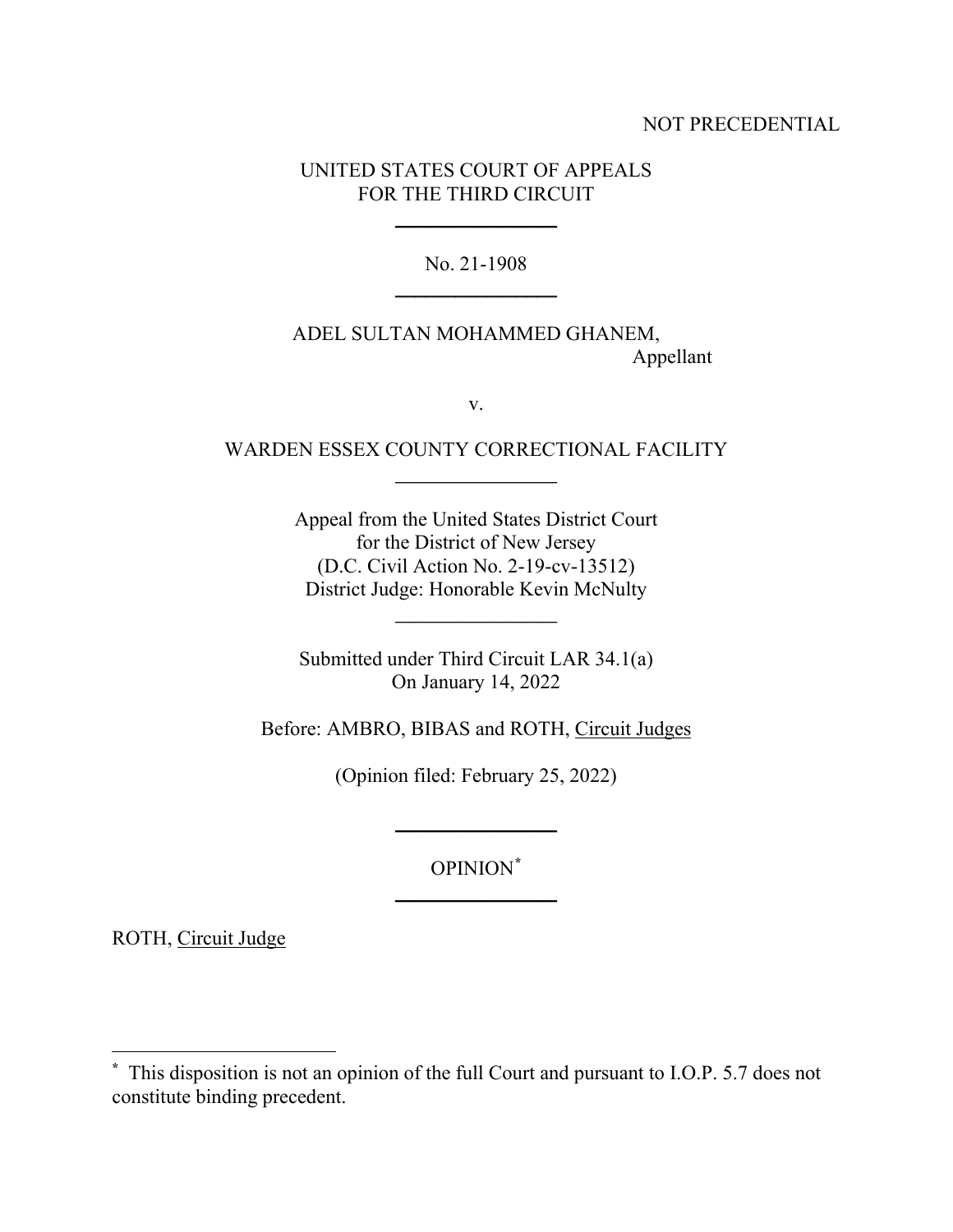Appellant Adel Sultan Mohammed Ghanem is an immigration detainee currently held at the Essex County Correctional Facility in Newark, New Jersey. He appeals an order of the District Court denying a motion to enforce a writ of habeas corpus. The District Judge had previously granted the motion only to the extent of ordering a bond hearing. The District Court then found that the bond proceeding before the Immigration Judge (IJ) and the Board of Immigration Appeals (BIA) comported with due process and that no relief was necessary. Ghanem challenges that decision, arguing that the BIA improperly relied on an unreliable and inadmissible police report and that the BIA failed to consider Ghanem's arguments and evidence. Ghanem provides no basis for reversing the District Court's findings. We will therefore affirm the order of the District Court.

## **I.**

Ghanem is a citizen of Yemen. He first entered the United States in 2003, at the age of sixteen, and was granted Lawful Permanent Resident (LPR) status. He completed high school and one year of college in Michigan and later relocated to New York.

In 2009, the New York Police Department's Intelligence Bureau identified him as part of a terrorism investigation. That finding was based on information gathered from a Confidential Informant (CI), who reported on a series of encounters with Ghanem. The CI claimed that Ghanem had discussed jihad and had stated that he and several family members trained in Yemen. During the investigation, Ghanem returned to Yemen in September 2009. The CI continued to make monitored and recorded calls to Ghanem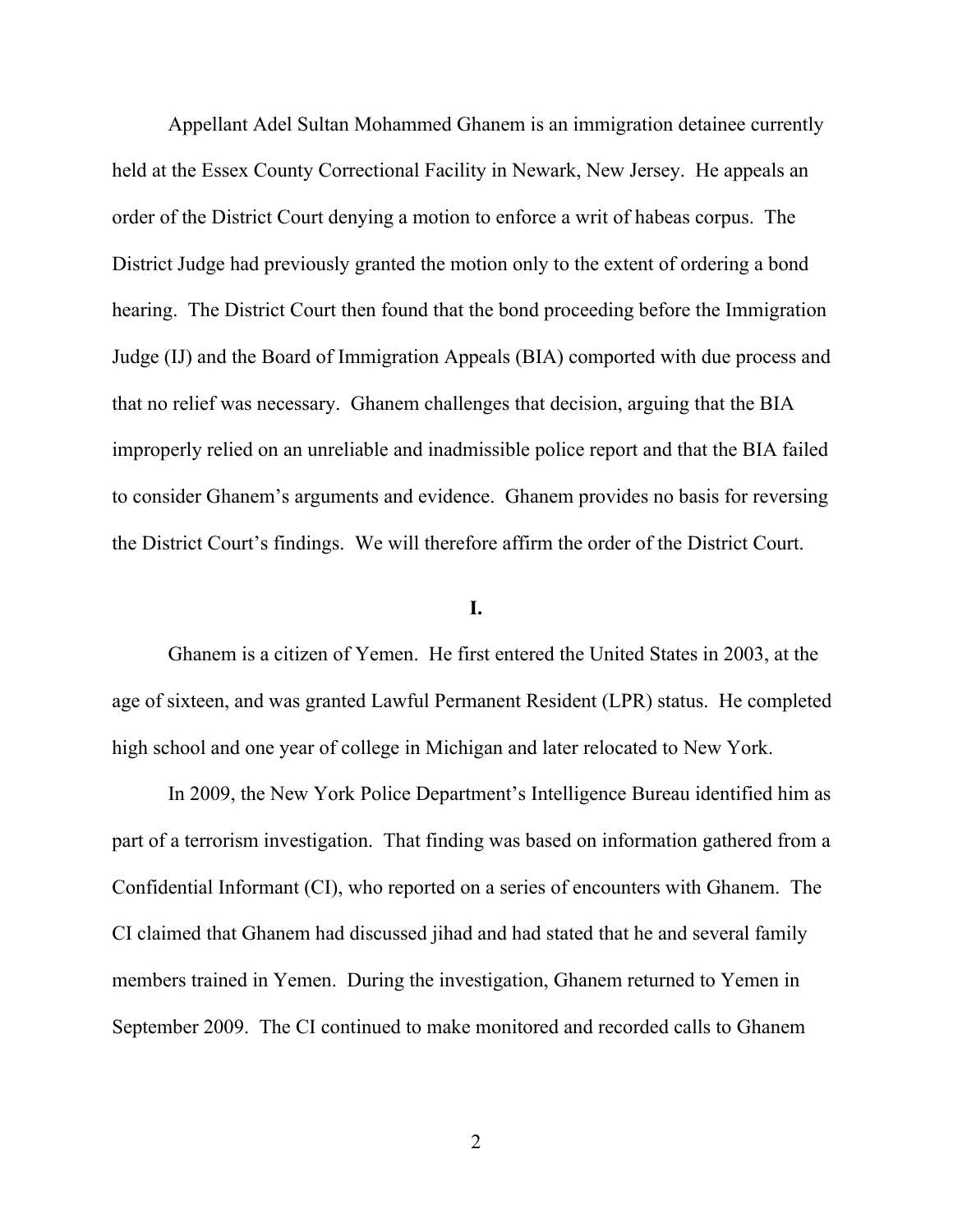during that time. During these calls, Ghanem allegedly discussed how the CI could get into Yemen and enroll in a terrorist training camp.

In 2010, Ghanem attempted to return to the United States, but Jordanian officials denied him access. He continued to live abroad until he attempted to re-enter the United States again on February 21, 2017, relying on his LPR status. Upon arrival, the Department of Homeland Security detained him and served him with a notice to appear for removal proceedings. Ghanem remains in detention.

Ghanem subsequently filed an Application for Asylum, Withholding of Removal, and Protection under the Convention Against Torture (CAT). An IJ denied his application on August 13, 2018 and ordered him removed from the United States. The IJ also denied Ghanem's request for a change in custody status, holding that the immigration court did not have jurisdiction given that Ghanem was an arriving alien. The BIA affirmed the order of removal on January 30, 2019. On February 28, 2019, he filed a petition for review of the BIA's decision, as well as a motion for a stay of removal before this Court.<sup>[1](#page-3-0)</sup> We granted Ghanem's motion for a stay, granted his petition for review, and remanded to the BIA.<sup>[2](#page-3-1)</sup> That proceeding is ongoing.

This appeal centers on the denial of a motion to enforce a writ of habeas corpus. The petition for a writ of habeas corpus was filed by Ghanem on June 6, 2019, to challenge his prolonged detention. On March 13, 2020, the District Court granted the petition in part by ordering the IJ to hold an individualized bond hearing. The IJ denied

<span id="page-3-0"></span><sup>1</sup> *See Ghanem v. Att'y Gen. of U.S.*, 14 F.4th 237, 240 (3d Cir. 2021).

<span id="page-3-1"></span><sup>2</sup> *See id*.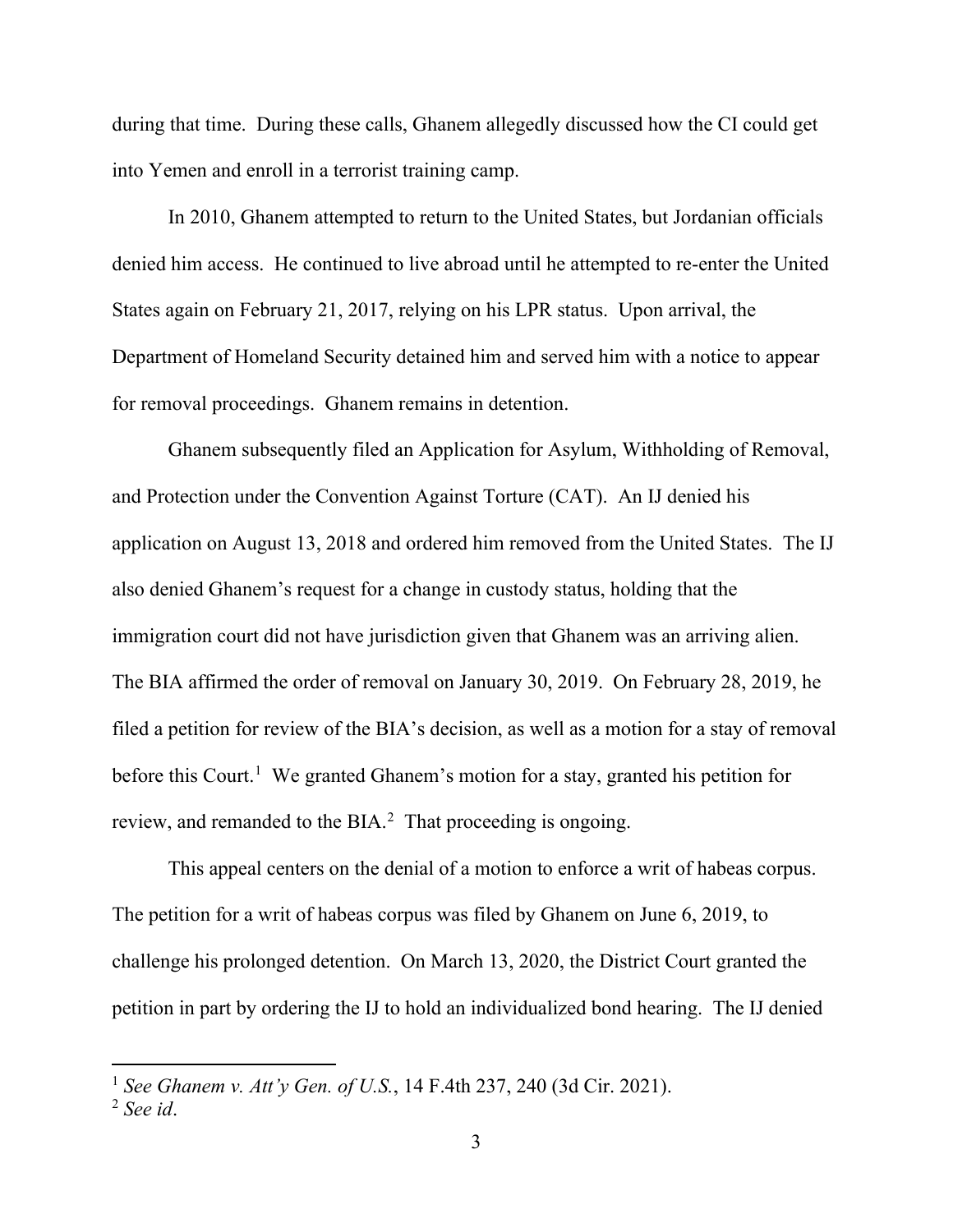the change in custody status and bond after holding a bond hearing. The IJ issued a formal "Bond Memorandum, " which detailed the reasons for denial of bond. In it, she concluded that Ghanem's "continued detention is necessary as he is a flight risk and a danger to the community."<sup>[3](#page-4-0)</sup> In concluding that Ghanem posed a risk to the community, the IJ relied upon the NYPD's 2009 investigation, which asserted that Ghanem was attempting to help individuals "travel to Yemen to join a training camp and prepare for jihad," and that he was engaging in training activities himself, such as "obtaining firearms, becoming a trained marksman, and training with knives."[4](#page-4-1) The BIA affirmed the IJ's denial of bond, concluding that Ghanem did not demonstrate the IJ's factual findings amounted to clear error.

Ghanem then moved to enforce the writ of habeas corpus. He contended that the bond hearing, and the subsequent appeal of the denial of bond to the BIA, failed to comport with due process because the IJ and BIA improperly relied on unreliable NYPD reports. The District Court denied Ghanem's motion to enforce the judgment. Ghanem appealed.

<span id="page-4-0"></span><sup>&</sup>lt;sup>3</sup> Appx. at 143 (citations omitted).

<span id="page-4-1"></span><sup>4</sup> Appx. at 144 (citations omitted).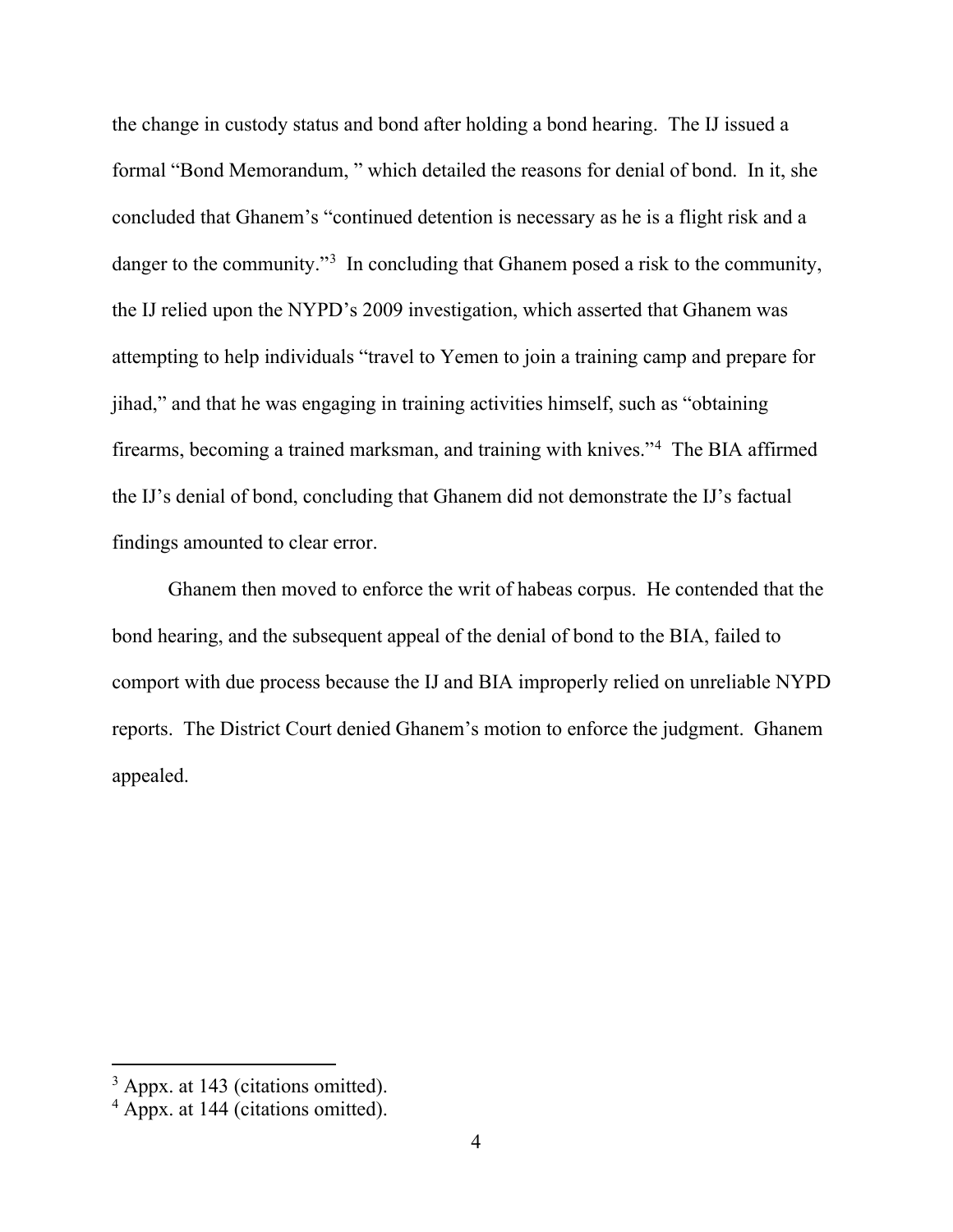We review a district court's denial of a motion to enforce its own judgment for abuse of discretion.<sup>[6](#page-5-1)</sup> Although we lack jurisdiction to review any discretionary determinations underlying the IJ's bond decision,<sup>[7](#page-5-2)</sup> we may review whether the bond hearing was fundamentally unfair.<sup>[8](#page-5-3)</sup>

### **III. III.**

A motion to enforce a judgment is not the proper avenue to relitigate the merits of a bond order, which Ghanem is attempting to do through this appeal. Although Ghanem argues that the IJ and the BIA relied on unreliable and inadmissible police reports when deciding the potential danger he may pose, that argument is meritless. Regardless, such evidentiary quibbles fail to demonstrate that the government deprived Ghanem of a fundamentally fair bond hearing, which is all that the District Court required. In a fundamentally fair bond hearing, due process has three essential elements. "An alien: (1) is entitled to factfinding based on a record produced before the decisionmaker and disclosed to him or her; (2) must be allowed to make arguments on his or her own behalf; and (3) has the right to an individualized determination of his [or her] interests."[9](#page-5-4)

<span id="page-5-0"></span> $5$  The District Court had jurisdiction over the underlying habeas action under 28 U.S.C.  $\S$ 2241, and we exercise jurisdiction under 28 U.S.C. § 1291.

<span id="page-5-1"></span><sup>6</sup> *Union Switch & Signal Div. Am. Standard Inc. v. United Elec., Radio & Mach. Workers of Am., Loc. 610*, 900 F.2d 608, 609 (3d Cir. 1990).

<span id="page-5-2"></span><sup>7</sup> *See* 8 U.S.C.1226(e).

<span id="page-5-3"></span><sup>8</sup> *Sylvain v. Att'y Gen. of U.S.*, 714 F.3d 150, 155 (3rd Cir. 2013).

<span id="page-5-4"></span><sup>9</sup> *Kamara v. Att'y Gen. of U.S.*, 420 F.3d 202, 211 (3d Cir. 2005) (quoting *Abdulai v. Ashcroft*, 239 F.3d 542, 549 (3d Cir. 2001)).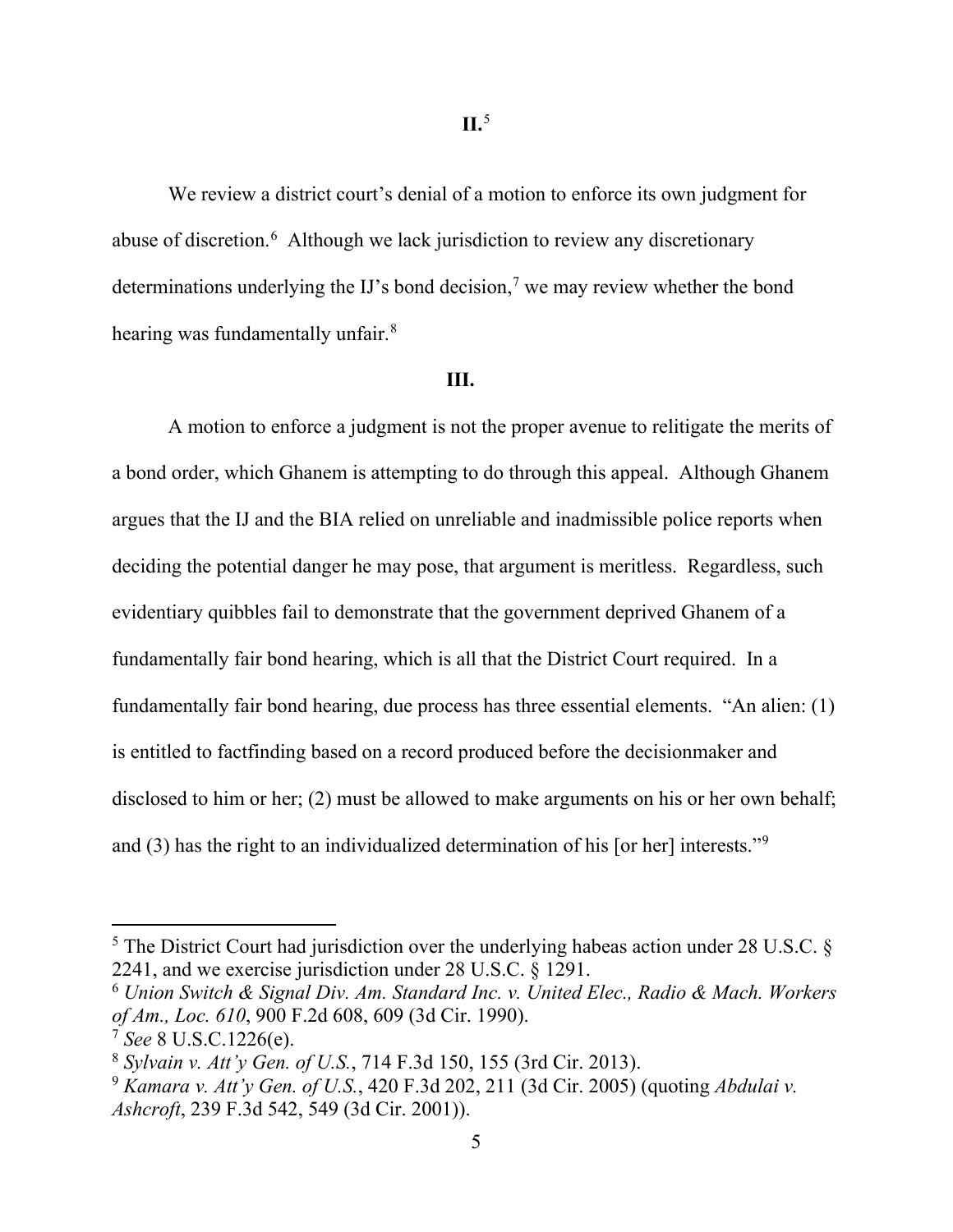On appeal, Ghanem argues the NYPD documents relied on by the IJ and BIA were inadmissible and unreliable. However, the reports are admissible in bond hearings, especially if the IJ is considering whether an immigrant poses a danger to the community. To the extent that Ghanem argues the IJ and BIA should have weighed the police reports differently given concerns about hearsay and reliability, that argument challenges a discretionary determination that we may not review.<sup>10</sup>

Although Ghanem likens the IJ's and BIA's reliance on the NYPD reports to an evidentiary due-process violation, similar to the one we found in *Ezeagwuna v. Ashcroft*, [11](#page-6-1) the circumstances of the documents in question differ greatly. In *Ezeagwuna*, the INS provided a State Department letter to the alien only several days before his removal hearing.<sup>[12](#page-6-2)</sup> The letter contained layers of hearsay and did not provide information from anyone with direct knowledge of the investigation.<sup>[13](#page-6-3)</sup> By contrast, and as the District Court pointed out, Ghanem had been aware of the NYPD reports for approximately 18 months, and the reports specifically detailed the evidence gathered by the investigating officer and cited statements of a CI with direct knowledge. Ghanem's reliance on *Ezeagwuna* is unfounded.

<span id="page-6-0"></span><sup>10</sup> *See Ramirez–Matias v. Holder*, 778 F.3d 322, 326 (1st Cir.2015) (holding that a petitioner's "disagreement with the agency's view of the relative credibility of the police reports and the testimony proffered to contradict them" raised a factual issue unreviewable in this context); *see also* 8 U.S.C. § 1226(e).

<span id="page-6-1"></span><sup>11</sup> 325 F.3d 396, 405–06 (3d Cir. 2003).

<span id="page-6-2"></span><sup>12</sup> *Id.* at 406.

<span id="page-6-3"></span><sup>13</sup> *Id.*